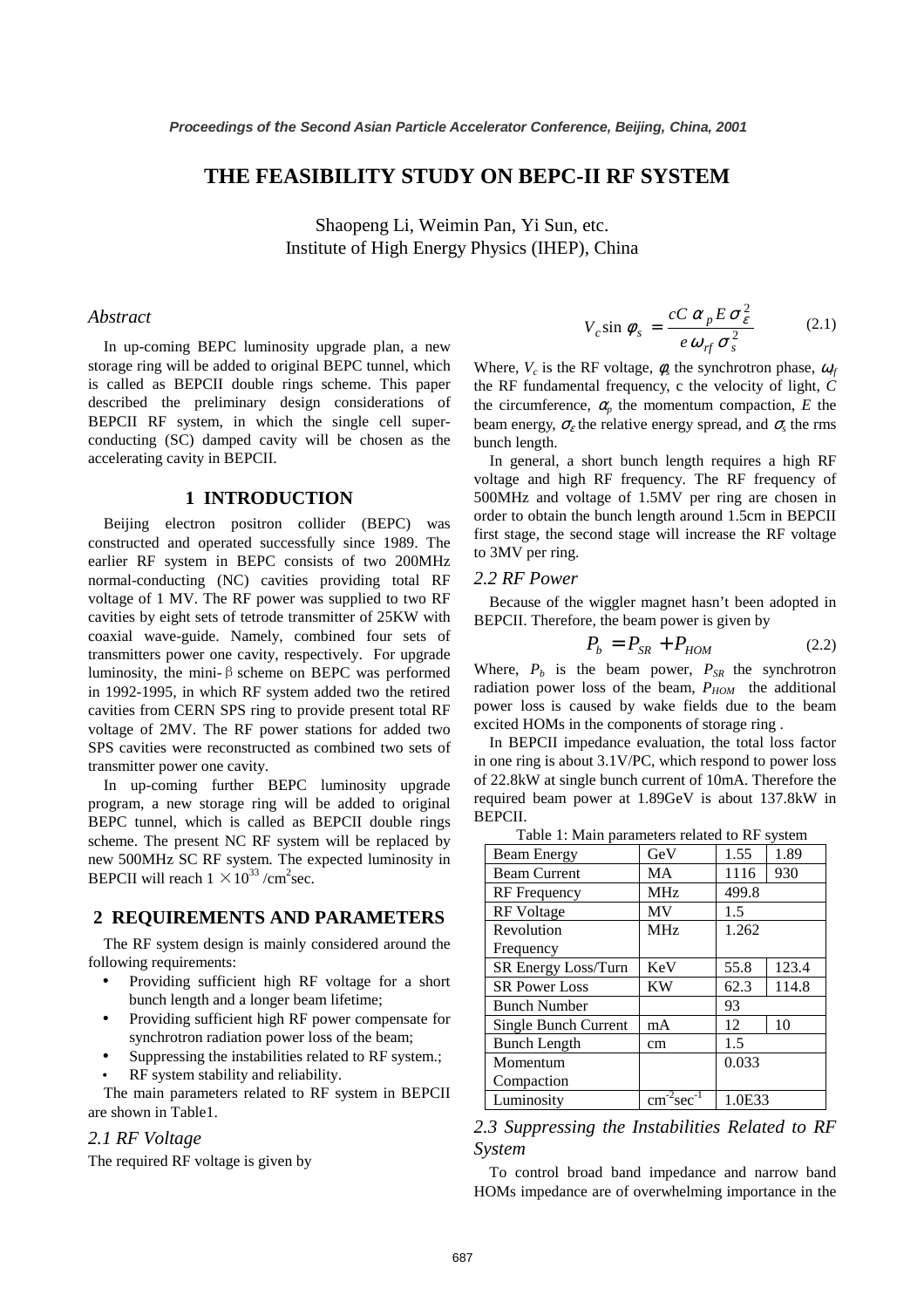RF system of the BEPCII. These key issues are mainly considered as follows:

(1) To directly reduce R/Q

To directly reduce R/Q can be realised essentially by optimum cavity shape design with a large aperture on both ends of the cavity cell. But, due to the large iris-opening shape, R/Q of the accelerating mode will be unavoidably decreased. For superconducting cavities, this is an affordable solution for its extremely large unloaded Q, but this is not the case for normal conducting cavities.

(2) To minimise the number of cavities

To keep the number of cavities small and adopt singlecell cavities to avoid some possible modes due to coupling between cells. This goes along with an increase of accelerating gradient and input power, which determine the minimum number of cavities.

(3) Deeply damping HOMs

 $Q_{ext}$  of HOM should be sufficiently damped typically below 100. In addition, the damping systems must be capable of dissipating HOM power on the order of kWs.

## *2.4 RF System Stability and Relibility*

RF system is required for a long-term stable operation in BEPCII. Thus, the mature technology with successful operation experience in other machines should be adopted.

# **3 THE CHOICE OF RF CAVITY**

The high beam current brings some of challenges to BEPCII RF system, due to the excited HOMs, which will interact with the successive bunches and make adverse effect on the beam. Thus, the choice of RF cavity is mainly considered to enable to deeply suppress the HOMs and reduce the number of cavities for reducing the coupling impedance.

# *3.1 The Comparison between SC Cavity an NC Cavity*

For deeply damping HOMs arising from high beam current, both SC damped cavity and NC damped cavity are developed in several large laboratories in the world, such as ARES, PEP-II NC damped cavities and CESRIII, KEKB SC damped cavities, respectively. As compared with NC cavity, SC cavity has the following advantages:

(1) A larger accelerating voltage gradient (~10MV/m) can be provided, which is 3-5 times higher than NC cavity. Thus, for the given total voltage the number of cavities can be largely reduced, which results in lower machine impedance. The comparison between NC cavity and SC cavity for BEPCII are shown in Table 2.

Table 2: The comparison of NC cavity and SC cavity

| Freq. | Type | Voltage    | Required | Number    |
|-------|------|------------|----------|-----------|
|       |      | Per Cavity | Voltage  | of cavity |
| MHz.  |      | MV         | MV       |           |
| 500   | NC   | 0.5        |          |           |
| 500   | SС   | $\cdot$ .5 |          |           |

(2) Because of the high Q, the SC-cavity can be shaped into <sup>a</sup> very smooth structure with <sup>a</sup> large beam port, which is unallowable for NC-cavity, thereby reducing the parasitic impedance of HOMs and improving the stability of high intensity bunch.

(3) In addition, the large beam tube on both ends of <sup>a</sup> SC cavity is specially designed to enable the transmission all of HOMs, and the HOMs power leaking out into the pipe will be absorbed by ferrite, the ferrite is bonded outside the cryostat at the room temperature beam pipe. Consequently, one obtains <sup>a</sup> nearly single mode cavity and gets rid of the HOM couplers at the cavity.

(4) Sharply reducing the AC power requirements because of very low RF cavity wall loss. This is particularly true for BEPCII where the high RF voltage is required.

Based on the above comparisons, the single-cell SC cavity is chosen as the accelerating cavities in BEPCII. Namely, using one single-cell SC cavities per ring to provide the RF voltage of 1.5MV for compressing the bunch length to about 1.5cm.

# *3.2 The choice of SC Cavity Shape*

There are two single mode SC cavity-styles that have been successfully manufactured, tested and operated. They are the CESRIII SC cavity and the KEKB SC cavity (see Figure 1). As comparison, the main parameters of two cavities are listed in Table 3.



Figure 1: Two Shapes of Single-Cell SC Cavity

| Table 3: Parameters of KEKB and CESRIII SC Cavity |            |                       |                    |  |
|---------------------------------------------------|------------|-----------------------|--------------------|--|
| SC cavity type                                    |            | <b>KEKB</b>           | <b>CESRIII</b>     |  |
| Frequency                                         | <b>MHz</b> | 508.887               | 499.765            |  |
| R/O                                               | Ω          | 93                    | 89                 |  |
| Unloaded O                                        |            | $1 \times 10^9$       | $1 \times 10^9$    |  |
| Loaded O                                          |            | $6 - 8 \times 10^{4}$ | $2\times10^5$      |  |
| Max. Voltage/ Cavity                              | MV         | 3                     | 3                  |  |
| Opera.                                            | MV         | 1.5                   | 1.8                |  |
| Voltage/Cavity                                    |            |                       |                    |  |
| <b>Total Loss Factor</b>                          | V/PC       | 0.52                  | 0.45               |  |
| at 1.5cm bunch length                             |            |                       |                    |  |
| Input power coupler                               |            | 400kW                 | 300 <sub>k</sub> W |  |
|                                                   |            | Coaxial               | Waveguide          |  |
| HOM load (ferrite)                                |            | SBP5kW                | 7kW/load           |  |
| Off line test                                     |            | LBP7kW                |                    |  |
| Operating temperature                             | K          | 4.5                   | 4.5                |  |